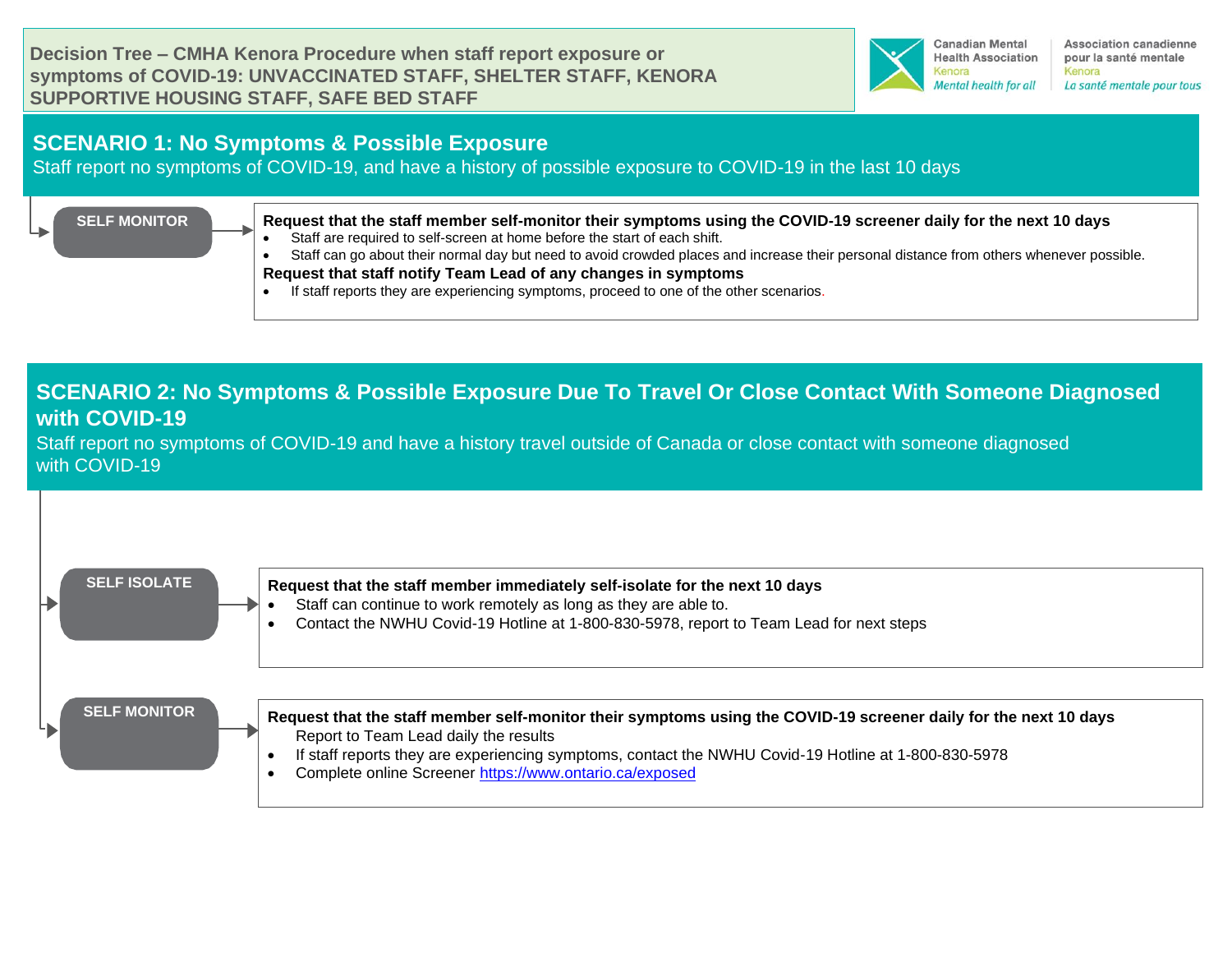#### **SCENARIO 3: Symptoms & Possible Exposure**

Staff report symptoms of COVID-19, and have a history of possible exposure to COVID-19 in the last 10 days. It is not confirmed by a positive COVID-19 test that the person they were exposed to has COVID-19 or it is not known where/when